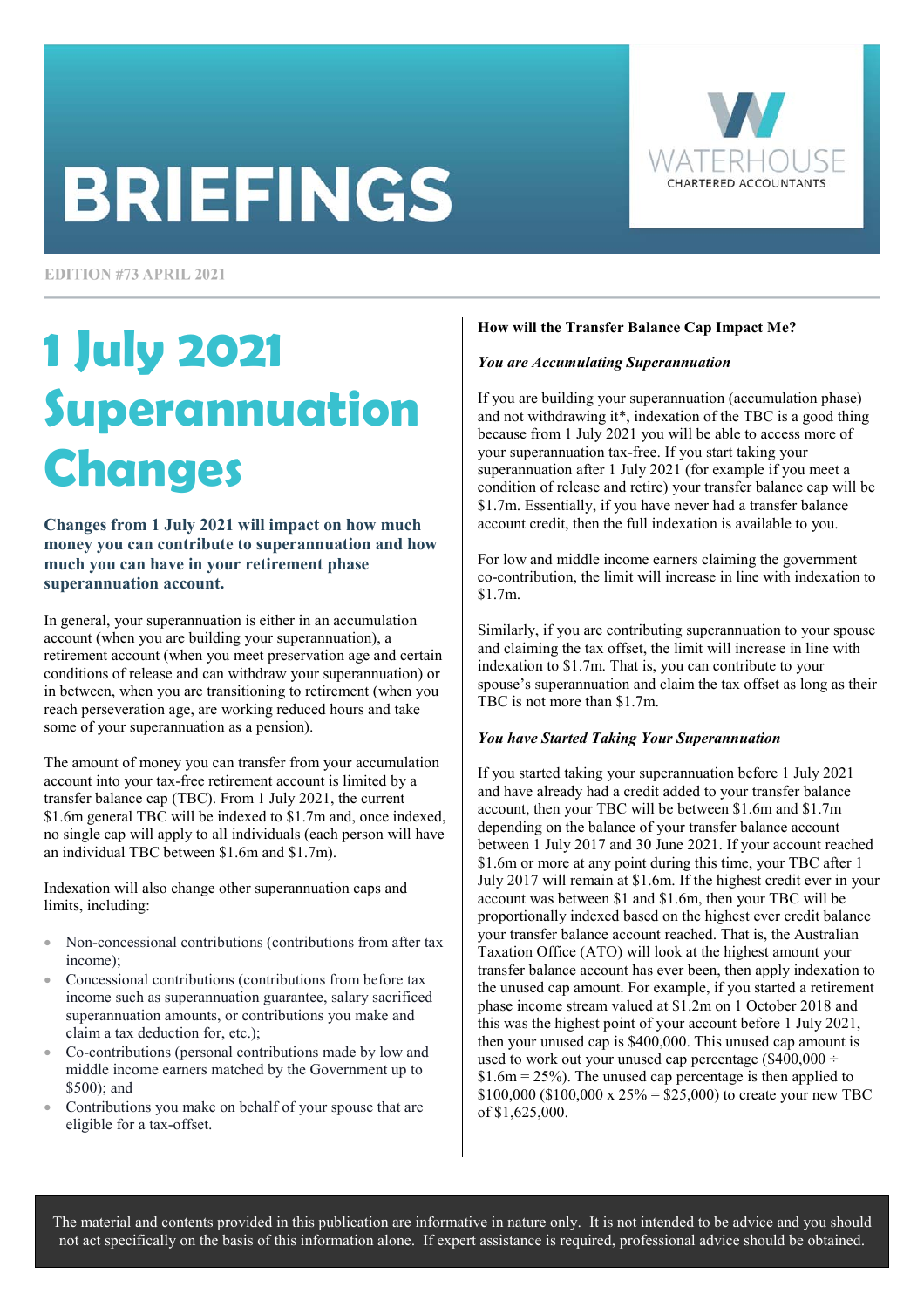

Note that indexation only applies to the difference between the \$1.6m TBC and the **highest point of your account at any point between 1 July 2017 and 30 June 2021**, not the value of your account at 30 June 2021. That is, if you made additional contributions after 1 October 2018 that increased your account to say \$1,440,000, then indexation would apply to your unused cap of \$160,000 (instead of \$400,000), creating a TBC on 1 July 2021 of \$1,610,000.

Indexation does not impact existing child death benefit beneficiaries. Child death benefit income streams commencing after 1 July 2021 will be entitled to the increment if the parent never had a transfer balance account or a proportion if the parent had a transfer balance account.

If you receive income from a capped defined benefit income stream and you are 60 years of age or more, or the income stream is from a death benefit where the member was over 60 at the time of death, then the defined benefit income cap will increase to \$106,250 for most individuals. This will mean that the money your fund withholds from your income stream may change.

### *The Amount You can Contribute to Superannuation will Increase*

Indexation will increase the concessional and non-concessional contribution caps from 1 July 2021. These caps are indexed by average weekly ordinary time earnings (AWOTE).

| Cap               | Current<br>Cap | Cap from<br>1 July 2021 |
|-------------------|----------------|-------------------------|
| Concessional      | \$25,000       | \$27,500                |
| contributions cap |                |                         |
| Non-concessional  | \$100,000      | \$110,000               |
| contributions cap |                |                         |

### *The Bring Forward Rule*

The bring forward rule enables you to contribute up to three years' worth of non-concessional contributions in the one year. That is, from 1 July 2021 you could contribute up to \$330,000 to your superannuation in one year. You can use the bring forward rule if you are 64 or younger on 1 July of the relevant financial year of the contribution and the contribution will not increase your total superannuation balance by more than your transfer balance account cap.

If you utilised the bring forward rule in previous years, your non-concessional cap will not change. You will need to wait until your three years has expired before utilising the new cap limit.

| 1 July 2017 to 30 June 2021 |                               |  |
|-----------------------------|-------------------------------|--|
| <b>Total Superannuation</b> | <b>Contribution and Bring</b> |  |
| <b>Balance (TSB)</b>        | <b>Forward Available</b>      |  |
| Less than \$1.4m            | \$300,000                     |  |
| \$1.4m\$1.5m                | \$200,000                     |  |
| $$1.5m-S1.6m$               | \$100,000                     |  |
| Above \$1.6m                | Nil                           |  |

| After 1 July 2021                                   |                                                           |  |
|-----------------------------------------------------|-----------------------------------------------------------|--|
| <b>Total Superannuation</b><br><b>Balance (TSB)</b> | <b>Contribution and Bring</b><br><b>Forward Available</b> |  |
| Less than \$1.48m                                   | \$330,000                                                 |  |
| $$1.48m-S1.59m$                                     | \$220,000                                                 |  |
| $$1.59m-S1.7m$                                      | \$110,000                                                 |  |
| Above \$1.7m                                        | Nil                                                       |  |

*\* excludes withdrawals made under the Covid-19 relief measures.* 

# **ATO Targets Profits of Professional Services Firms**

**The ATO has been concerned for some time about how many professional services firms are structured – specifically professional practices such as lawyers, architects, medical practices, engineers, etc. operating through trusts, companies and partnerships of discretionary trusts, and how the profits from these practices are being taxed.** 

New draft guidance (PCG 2021/D2) released last month from the ATO takes a strong stance on structures designed to divert income so the professional ends up receiving very little income directly for their work, reducing their taxable income. Where these structures appear to be in place to divert income to create a tax benefit for the professional, Part IVA may apply. Part IVA is an integrity rule which allows the Commissioner to remove any tax benefit received by a taxpayer where they entered into an arrangement in a contrived manner in order to obtain a tax benefit. Part IVA may apply to schemes designed to ensure that the professional is not appropriately rewarded for the services they provided to the business, or that they receive a reward which is substantially less than the value of those services.

#### **Head Office**

Suite 12 Level 3. **Gateway Building** 1 Mona Vale Road Mona Vale NSW 2103

#### **Sydney Office**

Suite 802 Level 8 23 O'Connell Street Sydney NSW 2000 T 02 8973 2222 admin@waterhouseca.com.au www.waterhouseca.com.au ABN 60 535 258 608

Liability limited by a scheme Elebrity immedibly a scrieme<br>approved under Professional<br>Standards Legislation

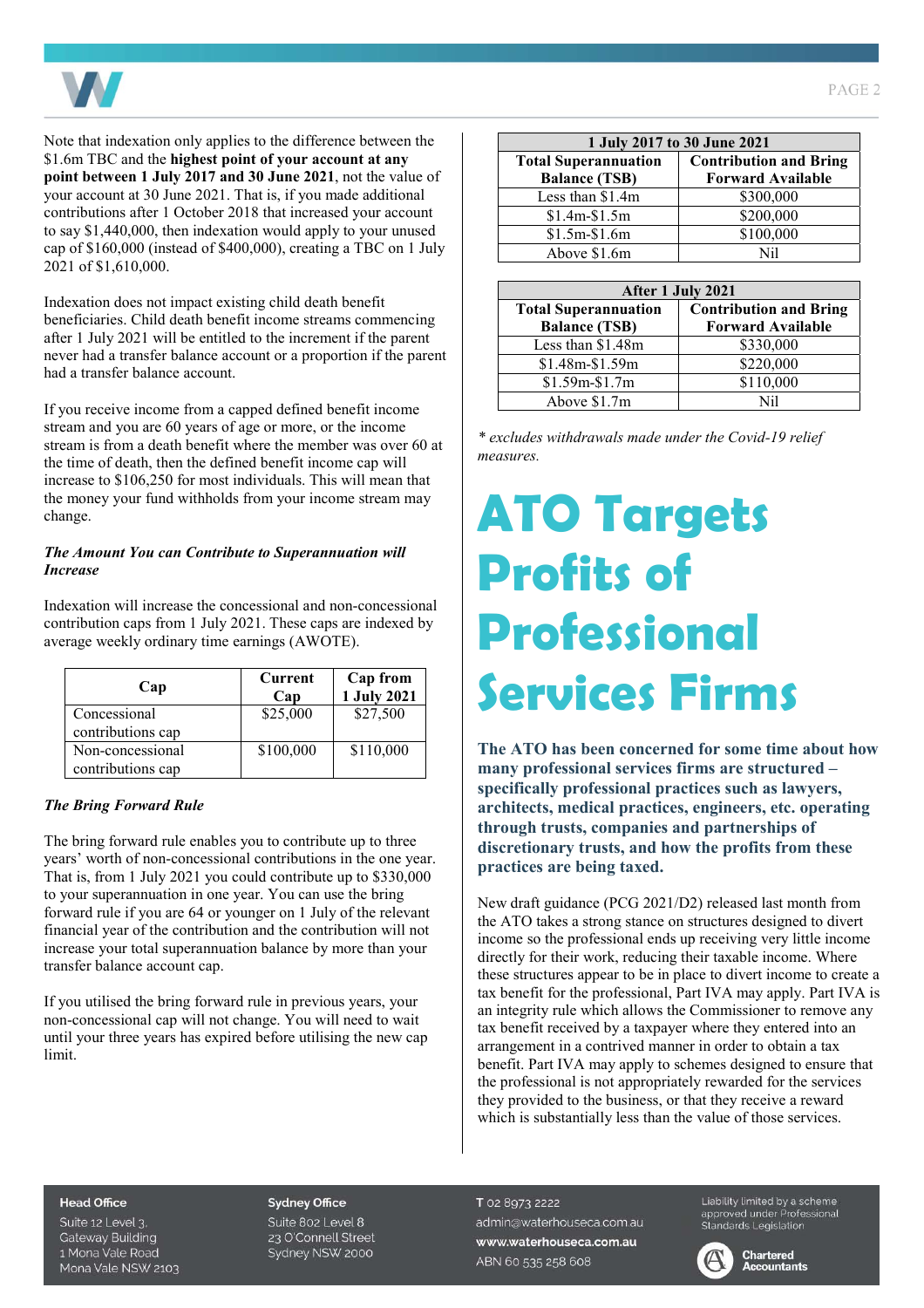

### **The Draft Guidance for Professional Services**

Set to apply from 1 July 2021, the draft guidance sets out a series of tests to create a risk score. This risk score is then used to classify the practitioner as falling within a green, amber or red risk zone and determines if the ATO should take a closer look at you and your firm. Those in the green zone are at low risk of the ATO directing its compliance efforts. Those in the red zone, however, can expect a review to be initiated as a matter of priority, with cases likely to proceed directly to audit.

The risk assessment framework will only apply if the firm first meets two gateway tests.

- Gateway 1 considers whether there is commercial rationale for the business structure and the way in which profits are distributed, especially in the form of remuneration paid. Red flags would include arrangements that are more complex than necessary to achieve the relevant commercial objective and where the tax result is at odds with the commercial venture, e.g. where a tax loss is claimed for a profitable commercial venture; and
- **Gateway 2** requires an assessment of whether there are any high-risk features. Potentially high-risk features include financing arrangements relating to non-arm's length transactions where income of a partnership is assigned in a way that is not consistent with existing guidelines, and where there are multiple classes of shares or units held by non-equity holders.

If the gateway tests are passed, then you can self-assess your risk level against the ATO's risk assessment factors. There are three factors to be considered:

- The professional's share of profit from the firm (and service entities, etc.) compared with the share of firm profit derived by the professional and their related parties;
- The total effective tax rate for income received from the firm by the professional and their related parties; and
- The professional's remuneration as a percentage of the commercial benchmark for the services provided to the firm.

The resulting "score" from these factors determines your risk zone. Some arrangements that were previously considered low risk may now fall into a higher risk zone.

For professional services firms, it will be important to assess the risk level, and this needs to be done for each principal practitioner separately. Those in the amber zone or red zone who want to be classified as low risk need to start thinking about what needs to change to move into the lower risk zone.

Where other compliance issues are present (such as failure to recognise capital gains, misuse of superannuation systems, failure to lodge returns or late lodgement, etc.) a green zone risk assessment will not apply.

# **Tax Treatment of JobKeeper Payments Handed Back to ATO**

**The ATO has clarified the tax treatment of JobKeeper payments handed back to the Government. The clarification comes after the Super Retail Group, Domino's Pizza and Toyota collectively returned more than \$20m in JobKeeper payments after reporting exceptional trading results.** 

Where a business has handed back JobKeeper despite qualifying for the payments, the ATO states that:

- JobKeeper payments returned to the Government are still included in assessable income; and
- The returned payments may be deductible in limited circumstances if the repayment is to achieve the business's objectives. For example, if the media exposure from the returned payment generates goodwill for the business or publicises the business, or the repayment prevents a downturn in business activity.

The message is, if you are returning JobKeeper payments voluntarily, make the decision public. If no-one knows about the repayment then it is unlikely to be deductible. If your business decides to hand back JobKeeper despite being entitled to the payments special arrangements will need to be put in place with the ATO as the repayments are treated differently and require a special payment reference number.

We note that if your business and your employees qualified for the first tranche of JobKeeper payments you are under no obligation to return the money if trading conditions were better than the estimate you provided to the ATO.

#### **Head Office**

Suite 12 Level 3. **Gateway Building** 1 Mona Vale Road Mona Vale NSW 2103

#### **Sydney Office**

Suite 802 Level 8 23 O'Connell Street Sydney NSW 2000

T 02 8973 2222 admin@waterhouseca.com.au www.waterhouseca.com.au ABN 60 535 258 608

Liability limited by a scheme approved under Professional<br>Standards Legislation